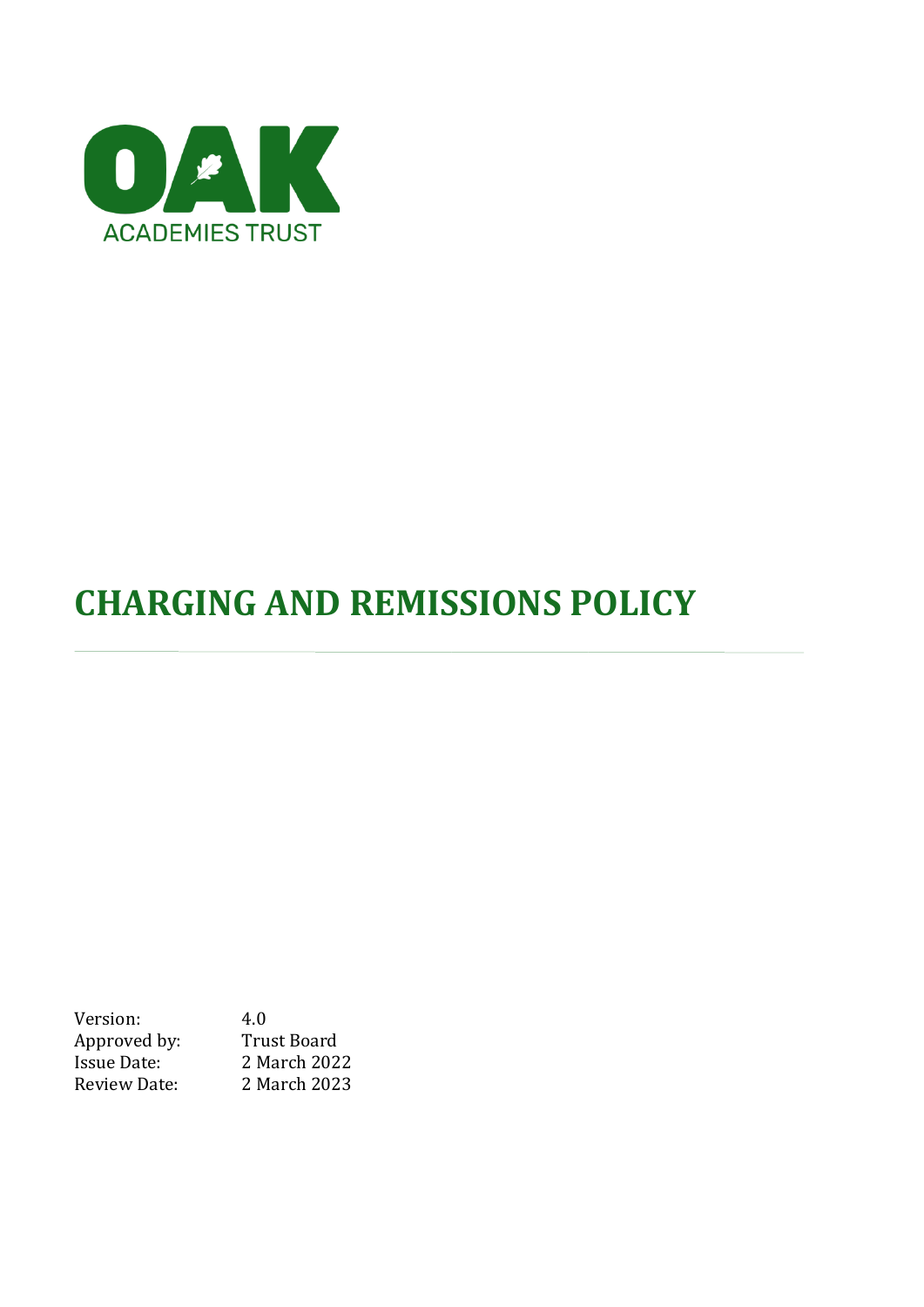# **REVIEW HISTORY**

| <b>VERSION</b><br>NO. | <b>DATE OF</b><br><b>CHANGE</b> | <b>CHANGE SUMMARY</b>                                                                                 | PAGE NO. |
|-----------------------|---------------------------------|-------------------------------------------------------------------------------------------------------|----------|
| 1.0                   | <b>July 2019</b>                | Paragraph 3.4 wording changed to include<br>chargeable cost for tuition at parental/carer<br>request. | 3        |
| 1.0                   | <b>July 2019</b>                | Addition of paragraphs 4.8 and 4.11 and Points<br>$6.2.7$ and                                         | 4, 5     |
|                       |                                 | 6.2.8 – in response to DFE advice on Charging for<br>Schools Activities, issued May 2018.             |          |
| 2.0                   | September<br>2019               | Updated and issued - to include the above<br>changes                                                  |          |
| 3.0                   | <b>March 2021</b>               | Updated in brand                                                                                      |          |
| 4.0                   | <b>March 2022</b>               | Reviewed & no proposed changes                                                                        |          |
|                       |                                 |                                                                                                       |          |
|                       |                                 |                                                                                                       |          |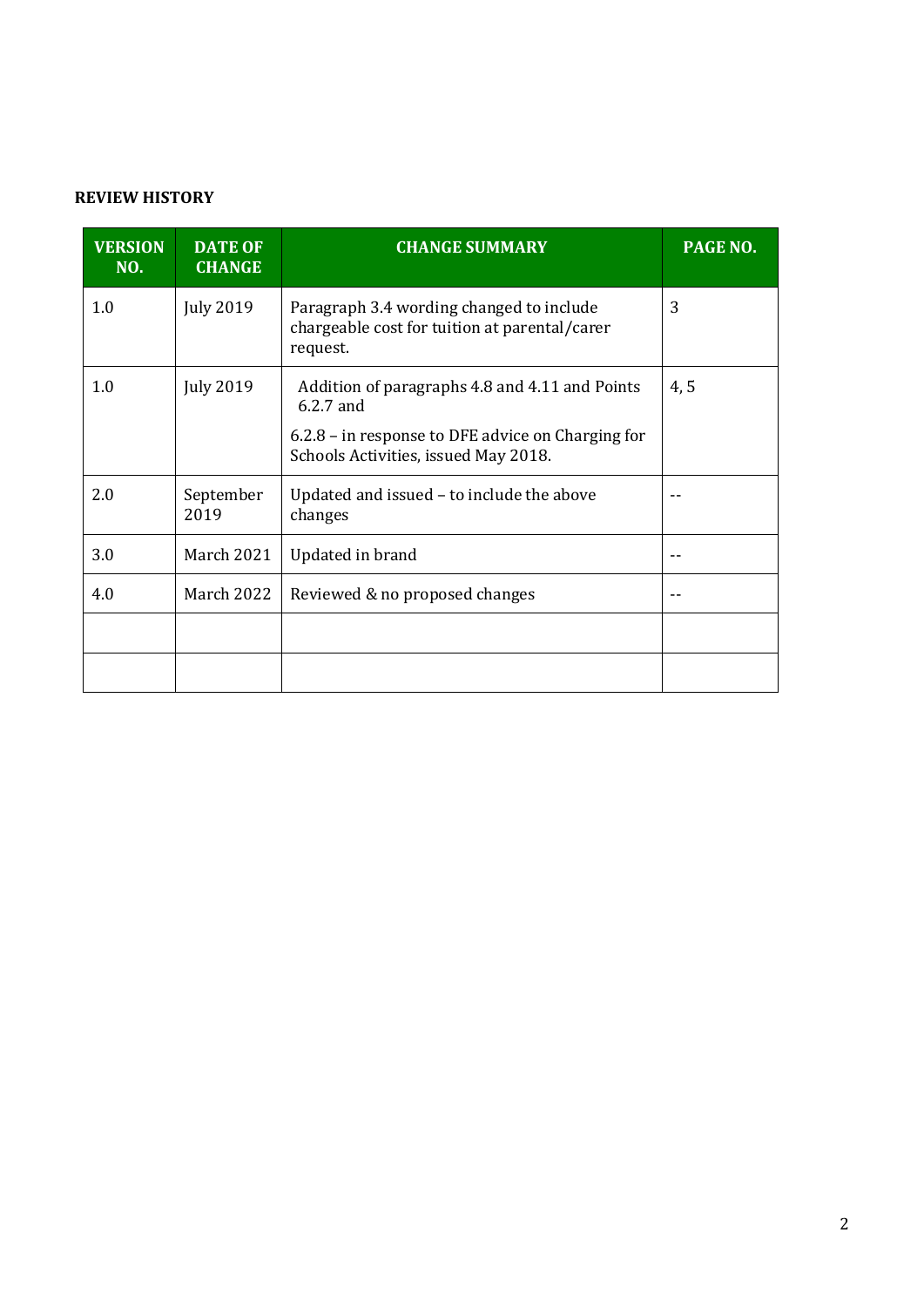# **Table of Contents**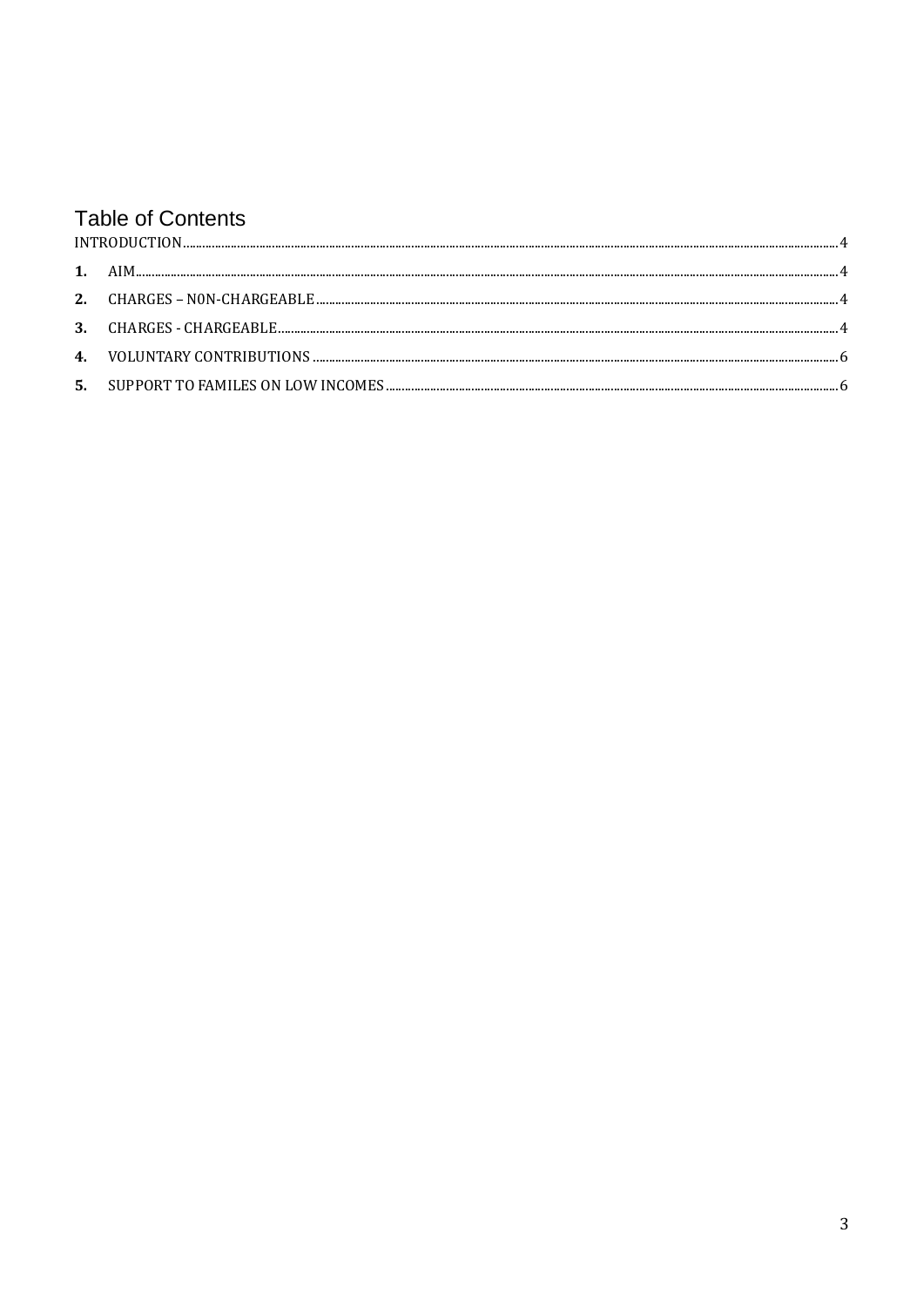# <span id="page-3-0"></span>INTRODUCTION

The Trust recognises the valuable contribution that a wide range of additional activities, including clubs, trips and residential experiences can make towards pupils personal and social education.

The Trust aims to promote and provide such activities both as part of a broad and balanced curriculum for the pupils of the trust and as additional optional activities.

#### <span id="page-3-1"></span>**1.** AIM

The aim ofthis policy is to set out what charges will be levied for activities, the circumstances under which voluntary contributions will be requested from parents and what support is available to parents on low incomes and /or in receipt of benefits.

#### <span id="page-3-2"></span>**2.** CHARGES – N0N-CHARGEABLE

Under current legislation the Trust **cannot** charge for the following:

- 2.1 An admission application to any state funded school- paragraph 1.9 (n) of the 'School Admissions Code 2012' rules out requests for financial contributions as any part of the admissions process.
- 2.2 Education provided during school hours (including the supply of any materials, books, instruments or other equipment).
- 2.3 Education provided outside school hours if it is part of the national curriculum or part of a syllabus for a prescribed public examination that the pupil is being prepared for at the school, or part of religious education.
- 2.4 Instrumental or vocal tuition, for pupils learning individually or in groups, unless the tuition is provided at the request of the pupil's parent / carer.
- 2.5 Entry for a prescribed public examination, if the pupil has been prepared for it at the school and Examination re-sit(s) if the pupil is being prepared for the re-sit(s) at the school. However, if a pupil fails, without good reason, to meet any examination requirement for a syllabus, the fee can be recovered from the pupil's parents.

## <span id="page-3-3"></span>**3.** CHARGES - CHARGEABLE

Under current legislation the Trust **can** charge for the following:

3.1 Education / Activities provided wholly outside of school time or mainly outside school hours (activities where 50% or more occurs outside school hours) that is not: a) a part of the national curriculum; b) part of a syllabus for a prescribed public examination that the pupil is being prepared for at the school; c) part of religious education.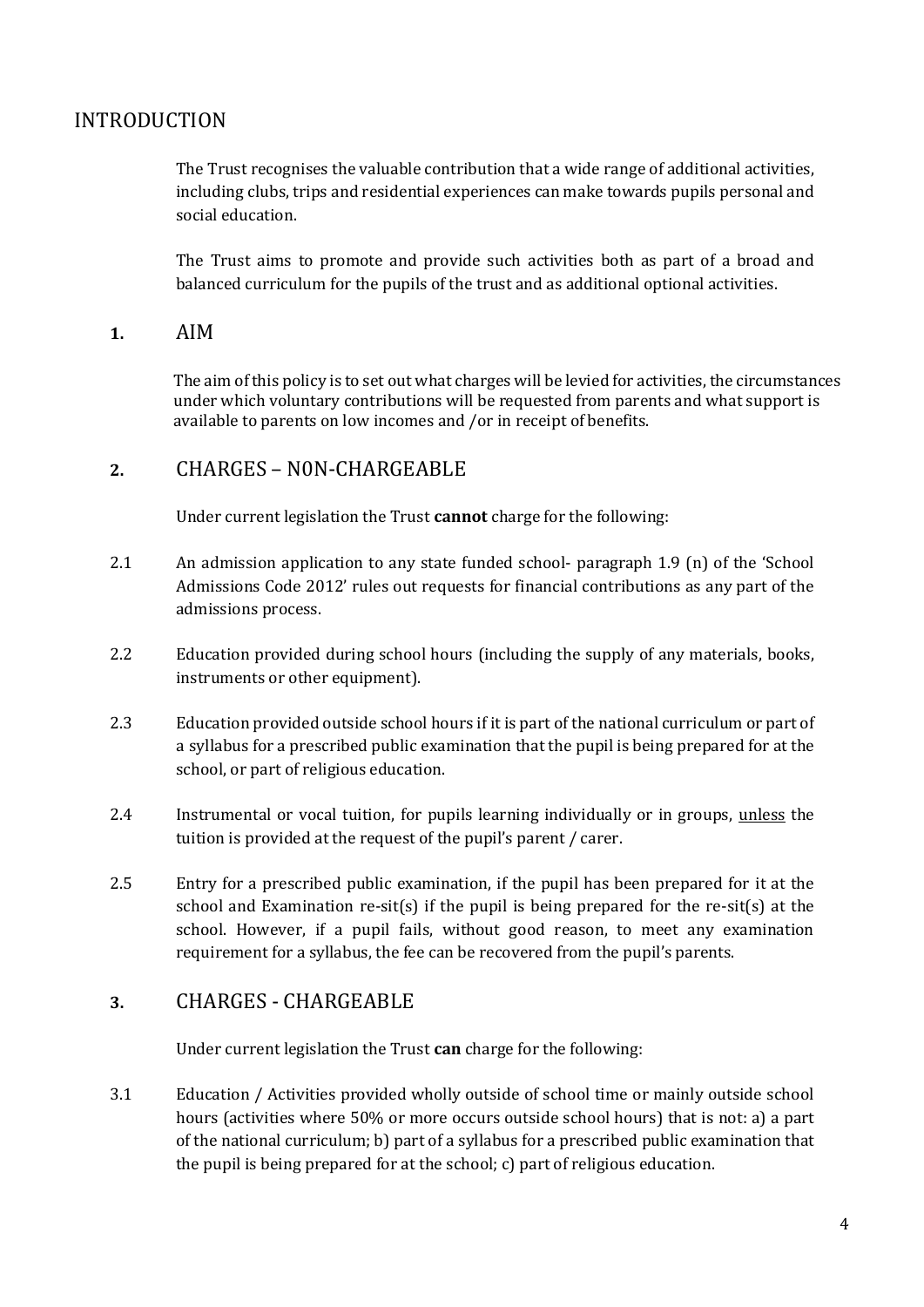- 3.2 The cost of board and lodging on residential visits activities.
- 3.3 Any educational materials, books, instruments or equipment that the student's parent wishes them to own, including the cost of any item made by children e.g. cookery, pottery or craft which parents wish to purchase.
- 3.4 Music and vocal tuition which is provided either individually or to groups of any size at the request of the pupil's parent, as set out in The Charge for Music Tuition (England) Regulations 2007.
- 3.5 Examination entry fees where the student has not been prepared by the school; where resits are requested; where the pupil fails without good reason, to meet the necessary coursework requirement; all external candidates.
- 3.6 Breakages and replacements as a result of damages caused wilfully or negligently by pupils.
- 3.7 Extended day services offered to pupils (for example breakfast club, afterschool clubs, tea and supervised homework sessions).
- 3.8 Transport (other than transport that is required to take the pupil to school or to other premises where the local authority/governing body have arranged for the pupil to be provided with education).
- 3.9 In calculating the cost an amount may be included in relation to:
	- 3.9.1 travel
	- 3.9.2 materials and equipment
	- 3.9.3 the cost of building and accommodation #
	- 3.9.4 non-teaching staff costs
	- 3.9.5 teaching staff purely employed for the purpose
	- 3.9.6 entrance fees
	- 3.9.7 insurance costs
- 3.10 Any charge made in respect of individual pupils must not exceed the actual cost divided equally by the number of pupils participating. It must not therefore include an element of subsidy for any other pupils wishing to participate in the activity whose parents are unwilling or unable to pay the full charge.
- 3.11 Furthermore, in cases where a small proportion of the activity takes place during school hours the charge cannot include the cost of alternative provision for those pupils who do not